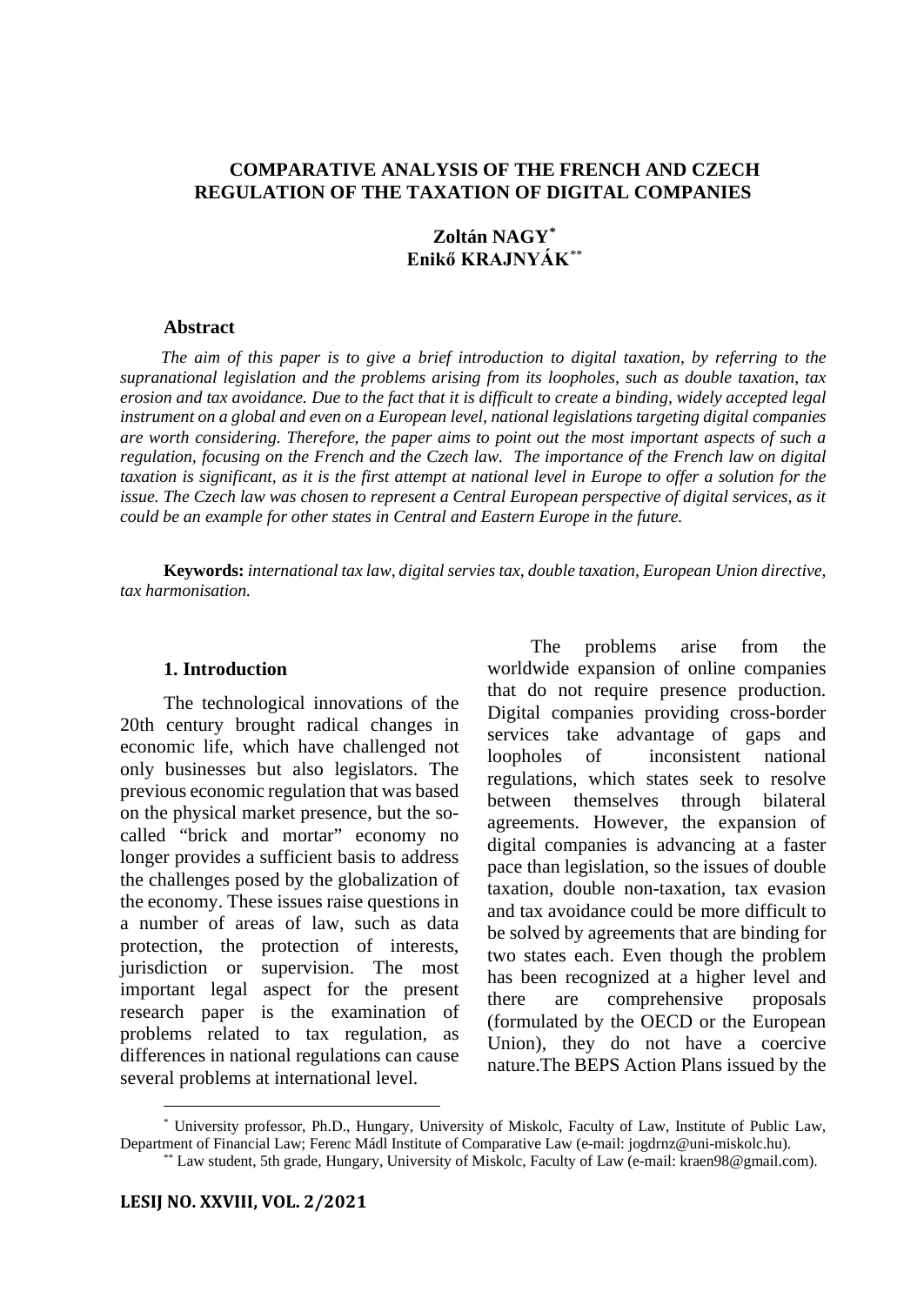OECD primarily offer a solution strategy to eliminate harmful tax practices, such as double taxation, double non-taxation, tax evasion and tax avoidance.

We believe that national regulations targeting specifically digital companies and offering modern solutions for digitalization could be a great example for a consistent and harmonized multilateral regulation. These national examples, however, could sparsely be found. Among these, the French and Czech regulation should be highlighted: through the comparison of these two tax policies and the examination of their compliance with the draft directive of the European Union, we aim to point out the possible directions for future digital taxation.

Although several states – such as the United Kingdom, Italy or Spain – are drafting legislation to introduce a digital services tax, along with the French legislation, that was the first to be adopted in Europe, we have chosen the tax regulation of the Czech Republic, a state that represents well the countries of the Central European region. The presentation of the draft directive of the European Union is inevitable, since, as we have pointed out above, this is primarily the source of law which, although it has not entered into force, is taken into account by the legislators when drafting national regulations.

The focus of the paper is on the comparison of national legislations. The national laws are going to be compared

regarding taxpayers, tax subject, tax base, tax rate and the system of tax benefits and exemptions. Besides the motivations for lawmaking, we also list the international responses to them (from third countries), pointing out the complexity of the problem. After examining the regulations, we try to find an answer to the question of whether it is necessary or possible to create a harmonized supranational legislation, or whether it is possible that the solution rather resides in the adoption of unilateral national laws.

# **2. The phenomenon of the digital economy and related tax issues**

Economic activities based on the use of digital technologies are collectively referred to as the digital economy,<sup>1</sup> which results in day-to-day online connections between billions of people, businesses, devices, data, and processes. This interconnection is mainly made possible by the Internet and other ("smart") digital technologies. The digital economy is constantly evolving and is essentially undermining traditional frameworks for building businesses, collaborating with each other and acquiring services.[2](#page-1-1)

Certain researches distinguish three areas of the digital economy, $3$  which can be summarized as follows. The first component is the infrastructure of the e-business through which the various economic processes are executed. These include

<span id="page-1-0"></span><sup>&</sup>lt;sup>1</sup> It shall be noted, however, that digital economy does not have a clarified, generally accepted definition. The notion itself appeared in the liternature in the 1960s, and certians use it as a synonym for 'internet economy' or 'web economy'. The notion gained real meaning from the 1990s, when the use of internet spread rapidly. See: IMLAH, Bill: The Concept of a 'Digital Economy', Oxford Digital Economy Collaboration Group, 2 September 2013. Available: https://web.archive.org/web/

<sup>20131022003036/</sup>http://odec.org.uk/the-concept-of-a-digital-economy/ (2020.05.10.)

<span id="page-1-1"></span><sup>2</sup> What is digital economy? Unicorns, transformation and the internet of things. *Deloitte*, 2020. Available: https://www2.deloitte.com/mt/en/pages/technology/articles/mt-what-is-digital-economy.html (2020.05.10.)

<span id="page-1-2"></span> $3$  Mesenbourg, T.L.: Measuring the Digital Economy, U.S. Bureau of the Census, Suitland, Maryland (USA), 2001, pp. 3-5.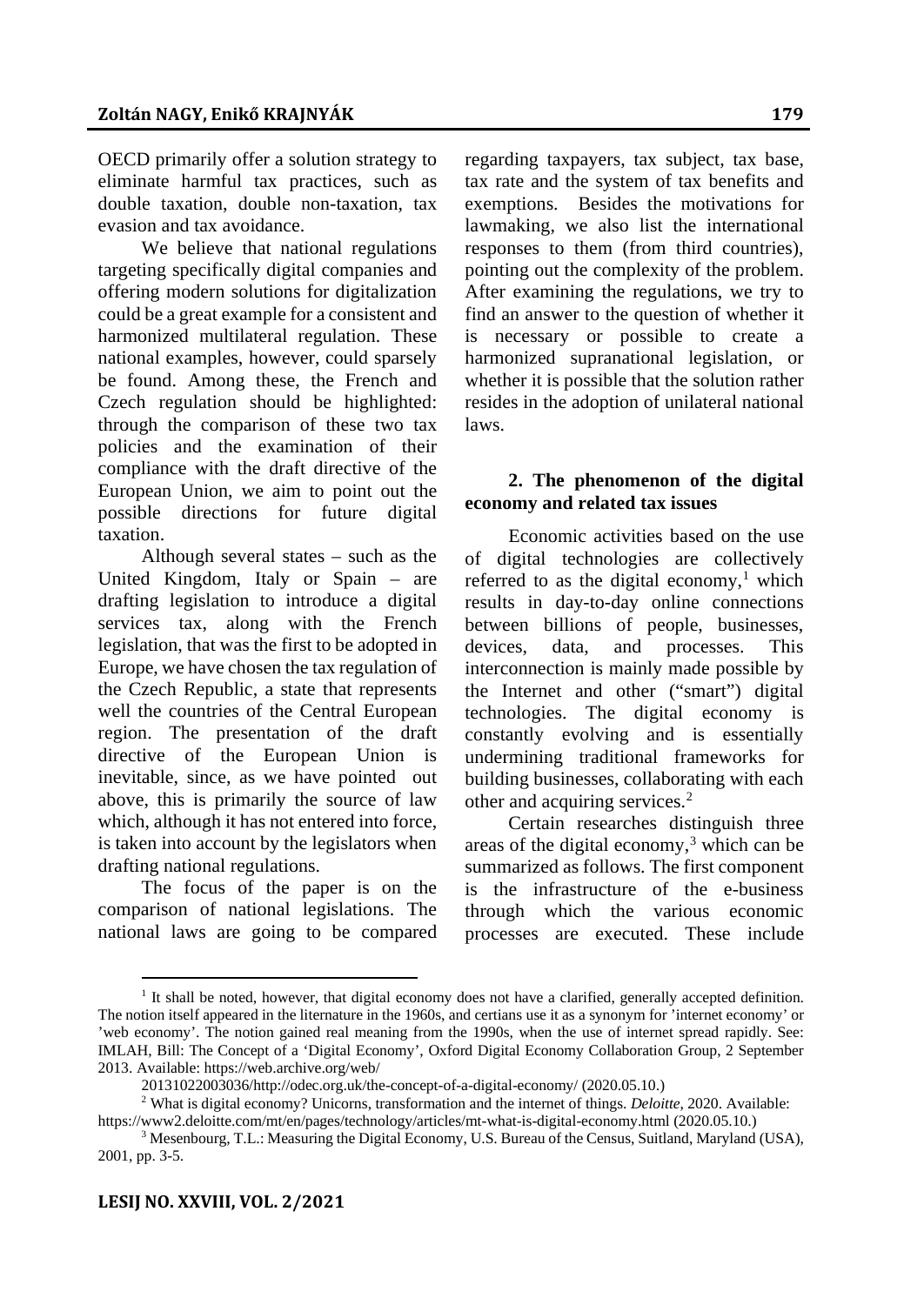various telecommunication networks and devices, as well as human resources. The second component is the e-business itself, which includes all the processes that an organization conducts on telecommunication devices, such as sales, advertising, or logistics. Thirdly, commerce shall be mentioned, which means the sale of goods and services through computer network. Computer networks are connected and communicate with each other in an interactive way.

The economic processes carried out through Internet have brought elements to the economy that the formerly operating, socalled traditional economic model did not make possible: platforms like Amazon, Uber, Airbnb are able to connect between economic operators in different parts of the world – there had not been the mere possibility of this before the spread of the Internet. Moreover, it has created a "virtual reality" that does not require neither either physical presence nor cash payment. In addition, fewer tangible assets, existence and expansion in more and more countries are needed.<sup>[4](#page-2-0)</sup>

The digital economy brought changes not only for economic actors – the analysis of which goes beyond the scope of this paper – but also poses new challenges for legislators. As digitalisation is a cross $border$  phenomenon,<sup>[5](#page-2-1)</sup> restructuring international regulation and financial law (taking into account the nature of services,

considerating consumer interests first) is essential.<sup>[6](#page-2-2)</sup>

Key issues related to the taxation of digital companies include double taxation, double non-taxation, tax evasion and tax avoidance.

The opportunity to enter the market has increased significantly, given that it has a relatively low cost compared to the previous traditional market model, allowing a wider range of participants to engage in the digital economy.The previous regulation was based on the so-called "brick and mortar" economy,<sup>7</sup> which is physically present on the market with production units, shops and warehouses. However, technological development and digitalisation, have radically transformed the economy, which raises the following problems. First, a foreign seller or service provider does not pay the tax of its profits in the country where the customers are located, but in the service provider"s country of residence or another "source country" where the service activity is performed by the company. Secondly as a consequence, not only the taxpayer"s domicile, but any country where the taxpayer maintains production sites in a broad sense, including data centers or R&D departments, may claim tax under its own legislation.<sup>[8](#page-2-4)</sup> Thirdly, due to the extremely rapid growth of the digital sector, an increasing share of Internet companies" business income from crossborder sales or services may not be taxed eventually.

<span id="page-2-0"></span><sup>4</sup> Armstrong, Brian: The digital economy is becoming ordinary. Best we understand it, *The Conversation*, 24 2020. Available: https://theconversation.com/the-digital-economy-is-becoming-ordinary-best-weunderstand-it-130398 (2020.05.10.).

<span id="page-2-1"></span><sup>5</sup> Chohan, Usman W.: Some Precepts of the Digital Economy, Critical Blockchain Research Initiative (CBRI) Working Papers, 2020. pp. 4-6.

<span id="page-2-2"></span><sup>6</sup> Nagy Zoltán: A digitalizáció hatása a pénzügyi piac szabályozására, *Miskolci Jogi Szemle*, Vol. 15., No. 1., 2020, pp. 24-25.

<sup>7</sup> The term referrs to the fact that the production of these companies are carried out in a physical form.

<span id="page-2-4"></span><span id="page-2-3"></span><sup>8</sup> OECD: Tax Challenges of Digitalisation: Comments Received on the Request for Input, PWC – Comment, Part II, 25 October 2015., p. 2, 195 para. 1.5.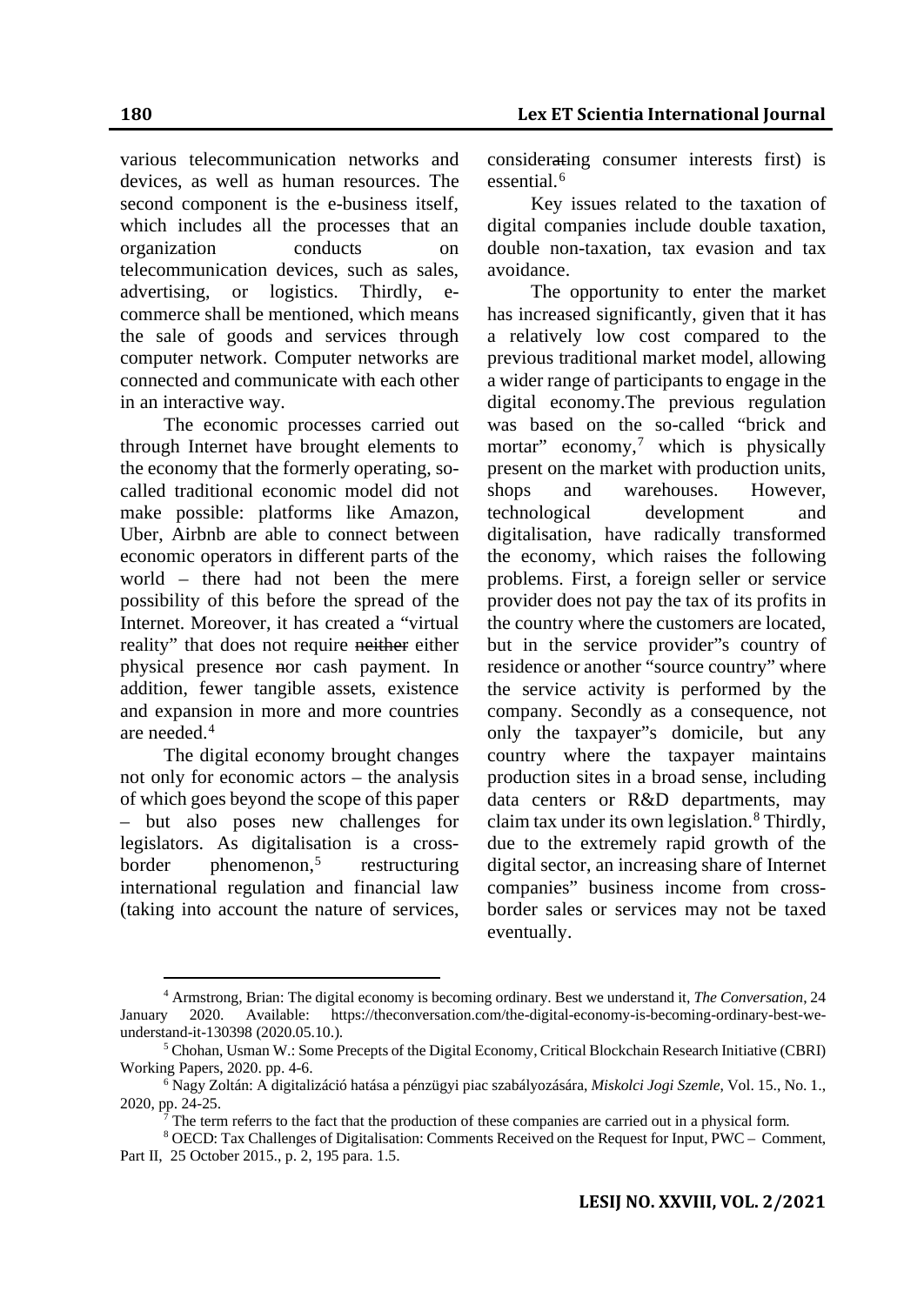The presence of digital companies thus poses unprecedented challenges to both the economy and law, envisioning a reconsideration of tax law rules. Such a category is, for instance, the principle of "place of value creation", which seeks to justify the validity of the right to tax based on where and in which country the digital company provides the service. The core activities of value creation are mostly usergenerated content and data collection, which can be strongly linked to intangible assets.<sup>[9](#page-3-0)</sup> Since it is a rather new concept, its notions are not completely developed, and neither the value created nor the the place of its production can be clearly defined, therefore, the states do not consider taxation based on this principle mandatory. $10$ 

Businesses, which include digital companies, are subject to corporate tax. Corporate tax shall be paid not only by companies governed by domestic law or operating from domestic sources, but also by any company, possibly foreign, which has a permanent establishment in the country and manufactures the product there. According to the literature, companies under domestic law have legal personality, although which entities (associations, foundations, churches) are considered as such by the state varies from country to country.<sup>[11](#page-3-2)</sup> However, a common element of all regulations is the definition of the tax object to which the taxation itself is directed: this is the business activity that the company carries out. This is problematic to define  $\frac{1}{x}$  in the case of a

digital company, since it is difficult to clarify what kind of activity they do, what kind of product they produce, and where they carry out their activity. Due to online connection, a digital company can operate in all continents of the world, but this does not necessarily require an actual physical presence.<sup>[12](#page-3-3)</sup> In this case, in which country shall corporate tax be paid? Is it where the place of business is located, or is it where business is done or where they are digitally present?

The problem is further shaded by the fact that local tax rules do not offer a sufficient solution for the cross-border activities of digital companies. The determination of tax policy is a significant component of state sovereignty, however, cooperation between regulations at national level is essential in order to avoid certain loopholes or inconsistencies. Nevertheless, legislators are trying to find a solution that does not undermine this sovereignty at all, while it takes into account factors such as economic growth, employment rates, competitive neutrality and non-discrimination.<sup>[13](#page-3-4)</sup> Accordingly, bilateral agreements seek to resolve disputes by sharing regulatory competences (even though these conventions do not set out specific rules for digital activities). In most cases, however, digital companies are not present in just two states, so a higher level of

<span id="page-3-0"></span><sup>9</sup> Stevanato, Dario: Are Turnover-Based Taxes a Suitable Way to Target Business Profits?, *European Taxation*, November 2019, pp. 544-545.

<span id="page-3-1"></span><sup>10</sup> Schön, Wolfgang: Ten Questions about Why and How to Tax the Digitalized Economy, *Bulletin for International Taxation*, April-May 2018, pp. 278-280.

<span id="page-3-2"></span><sup>&</sup>lt;sup>11</sup> Harris, Peter: Corporate Tax Law: Structure, Policy and Practice, Cambridge University Press, 2013, pp. 22-31, 35-37.

<span id="page-3-4"></span><span id="page-3-3"></span> $12$  It shall be noted as an example that certain companies, such as Google or Facebook, are present in more than fifty countires all over the world. Source: https://about.google/locations/?region=northamerica&office=mountain-view; https://www.theguardian.com/technology/blog/2010/jul/22/facebook-countriespopulation-use (2020.09.12.).

<sup>&</sup>lt;sup>13</sup> Marján Attila: Az Európai Unió gazdasága, HVG Kiadó Rt., Budapest, 2005, p. 335.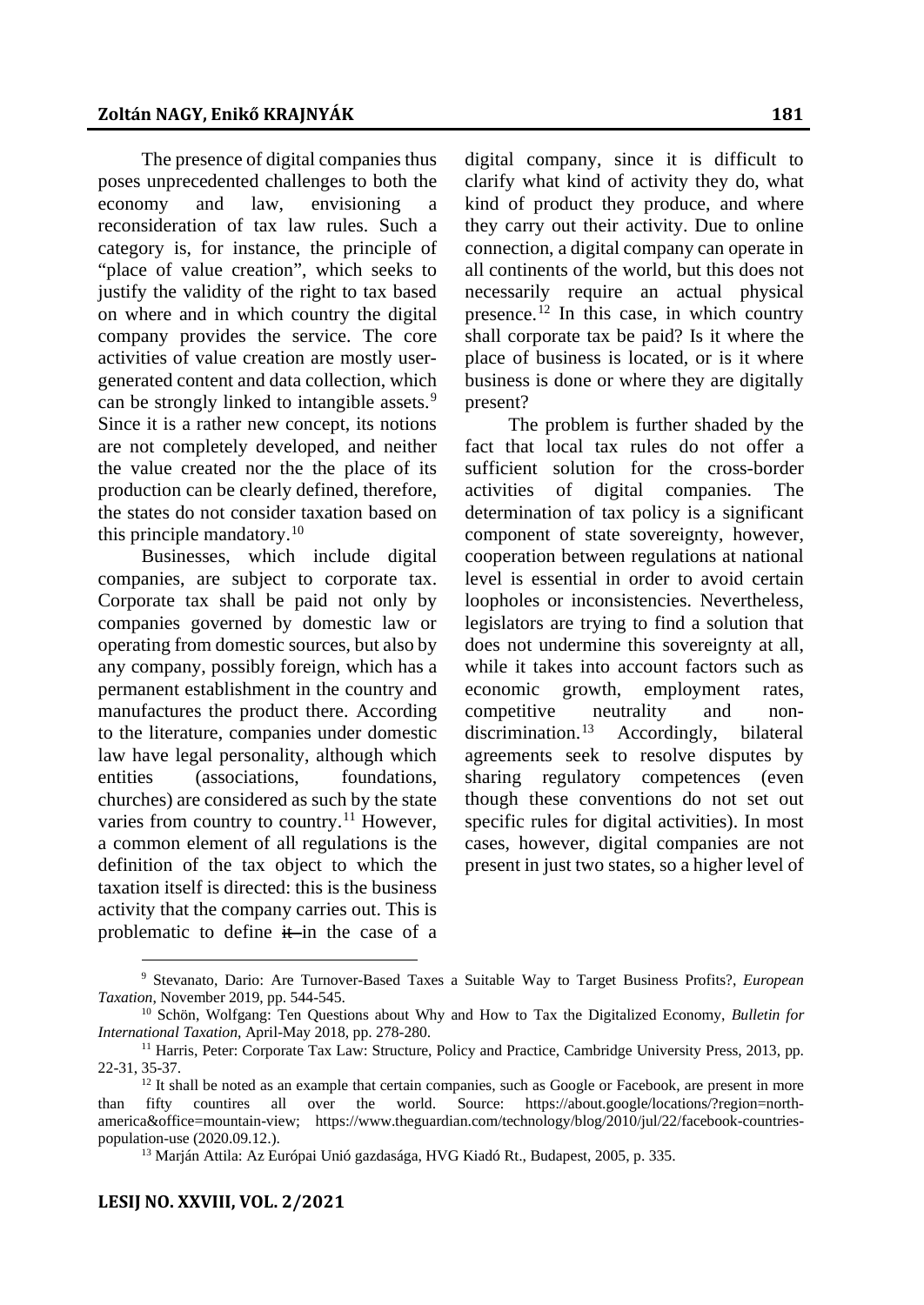supranational regulation is needed.<sup>[14](#page-4-0)</sup> The Organization for Economic Co-operation and Development (hereinafter referred to as: OECD) and the European Union are trying to addressthis issue.

As it had been pointed out above, digital companies operate in two or more countries, so a supranational level of regulation could provide a proper solution to their tax problems. While the OECD tends to issue proposals, model conventions and guidelines,  $15$  the European Union has the means to set binding rules, although rulemaking is rather slow due to the tax sovereignty of the Member States.

The right to tax is a key issue for digital companies because – even though the Union delegates corporate tax regulation to national level – the problems they raise cannot be linked to one or two states and cannot be resolved by national laws. The issue of double taxation, that is presented below, typically involves two states, since in this case, two states equally claim the corporate tax. Similarly, action by several states is required to resolve tax evasion, as a result of which no tax is paid to any states. Currently, there is no regulation at international nor EU level that would clearly define how these regulatory competences shall be shared between Member States, as the Union seeks to respect the sovereignty of taxation. However, insistence to on sovereignty would make it more difficult to create uniform regulations and it also blocks legal harmonization and, in the long run,

integration. It should be noted that the issue of national sovereignty versus integration is also a political and economic dilemma that arises not only in relation to taxation.[16](#page-4-2)

# **3. Attempts to solve the problem of digital taxation**

# **3.1. European Union**

The initiative of the European Union is worth mentioning: it does not address problems of digital taxation (double taxation, tax evasion or tax avoidance) one by one but – similarly to BEPS – digital services as a whole. In 2018, a proposal for a common system of digital service taxes was drafted, but it has not yet entered into force.[17](#page-4-3) The most important objectives and provisions could be summarized as follows.

The subject matter of the draft directive extends to digital companies, for which user participation is a basic input that generates revenue, that is to say, these companies would not be able to exist in their current form without user consent. Such services include, for instance, the placement of advertisements, the provision of broadcasting services, the collection and transmission of data, which are carried out for remuneration. The proposal specifically targets large companies with worldwide revenues of more than  $\epsilon$ 750 million and  $\epsilon$ 50 million in the EU. Since the proposal considers user participation as value

<span id="page-4-0"></span><sup>&</sup>lt;sup>14</sup> OECD, Action Plan on Base Erosion and Profit Shifting, OECD Publishing, 2013. pp. 9-11. Available: http://dx.doi.org/10.1787/9789264202719-en (2020.09.12.).

<sup>&</sup>lt;sup>15</sup> OECD: Who we are. Available: https://www.oecd.org/about/ (2020.09.13.).

<span id="page-4-2"></span><span id="page-4-1"></span><sup>&</sup>lt;sup>16</sup> Faulhaber, Lilian V.: Sovereignty, Integration and Tax Avoidance in the European Union: Sovereignty, Integration and Tax Avoidance in the European Union: Striking the Proper Balance, *Columbia Journal of Transnational Law*, 2009-2010, pp.221-224.

<span id="page-4-3"></span><sup>&</sup>lt;sup>17</sup> It should be noted that the European Union also envisaged the introduction of digital services tax in its forthcoming draft recovery budget, but refers back to the provisions of the 2018 draft directive for the details, so the 2018 proposal will be discussed in the paper and not the 2020 budget plan. See: EUROPEAN COMMISSION: The EU budget powering the recovery plan for Europe Communication from the Commission, Brussels, 27.5.2020., COM(2020) 442 final.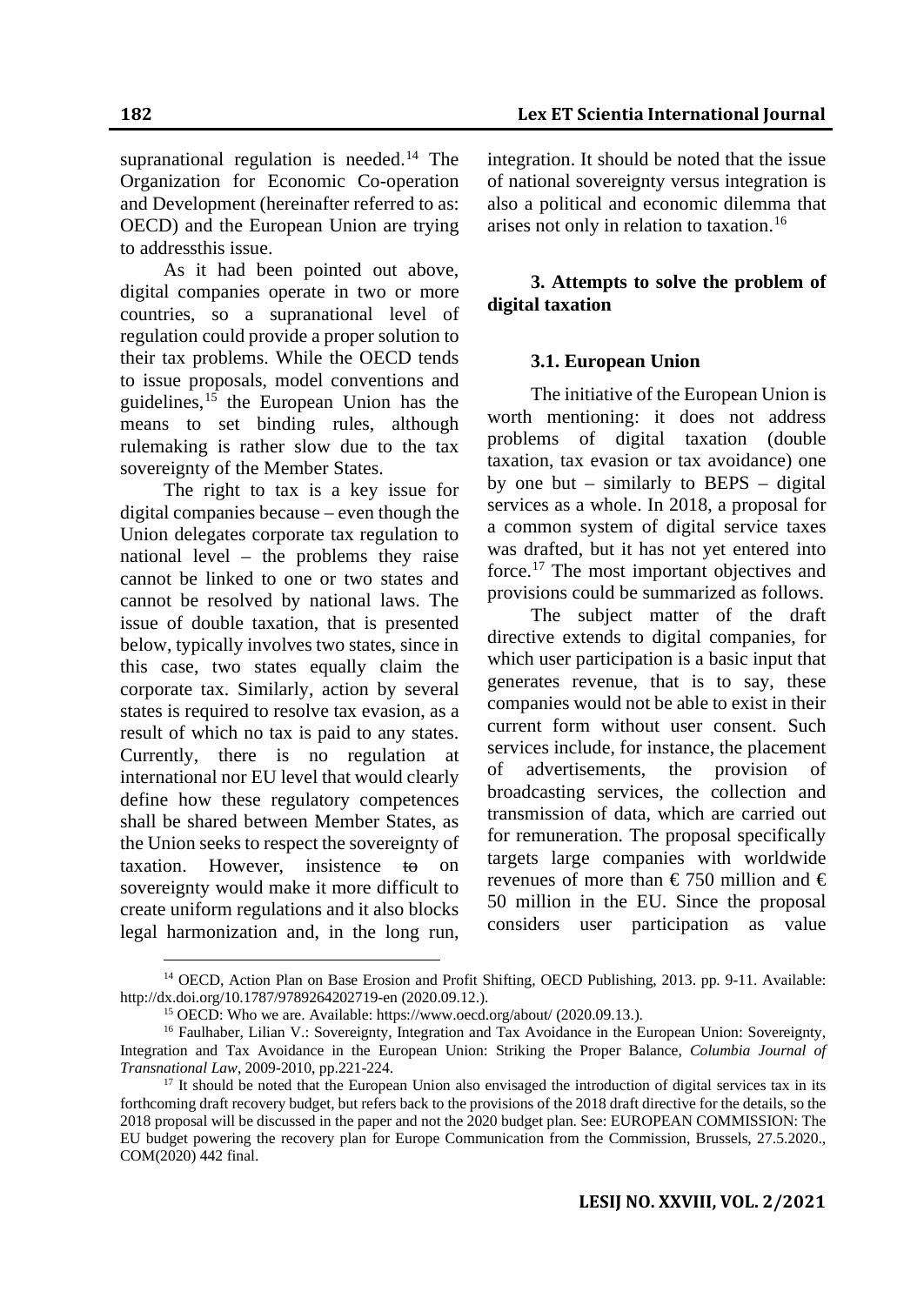creation, it indicates the location of users as the place of taxation.<sup>18</sup>

According to the literature, this draft directive raises several concerns.Firstly, it does not address the issue of tax competences – although the EU would only have the right to regulate indirect taxation, this draft cannot be considered as a means of indirect taxation, as it would not collect the tax from final consumers but clearly from the company. Consumers could not be considered as a stable base for taxation, as one of the basic principles of taxation is activity based taxation.[19](#page-5-1)

Secondly, the idea of determining the tax base on the basis of the financial capacity of the company, instead of the company"s income or profits, might bring up issues of discrimination . This taxation method does not take into account capital assets invested as means of targeting surplus profits but focuses exclusively on turnover, which in itself does not necessarily constitute a reliable solvency indicator. It is possible that the costs of the business exceed the income, generate a loss, or the profit is not sufficient to meet the tax obligations. In such cases, the financial capacity of the company is not a relevant category, as the tax can only be paid to the detriment of the capital. $20$  The provisions of the draft also raise the issue of discrimination, as it clearly distinguishes between companies: not only by targeting digital companies, so that those carrying out the same or a similar activity offline (in other words, not by digital means) would not be taxable, but also by taxing the highestincome companies, which puts them at a disadvantage compared to companies that are present on the market but do not reach a certain income threshold.<sup>[21](#page-5-3)</sup> In order to avoid discrimination, it would be important for decision-makers to justify the need for setting an income threshold criteria, especially because the tax would mainly affect American companies rather than European ones. $22$ 

Thirdly, the proposal does not include a specific action plan for the elimination of double taxation and tax evasion.It mostly seeks to coordinate the proposal with existing instruments, that are bilateral and multilateral agreements.

Fourthly, the adoption of the proposal for a directive is also hampered by the need for unanimous support from the Member States. Some points harm the interest of certain Member States: some, such as France, Italy or Spain, seek to introduce their own digital services tax, while in other countries these kind of aspirations are rather put into the shade.<sup>[23](#page-5-5)</sup> Member States also fear

<sup>20</sup> Stevanato, Dario: ibid., pp.538-540.

<span id="page-5-0"></span><sup>&</sup>lt;sup>18</sup> Proposal for a Council Directive on the common system of a digital services tax on revenues resulting from the provision of certain digital services COM/2018/0148 final, 2018/073 (CNS), Brussels, 2018, Article 3 (1), 4 (1)- $(4)$ , 5  $(1)$ .

<span id="page-5-1"></span><sup>&</sup>lt;sup>19</sup> The OECD-BEPS directive is based on the principle of value creation: it essentially indicates the place where the economic activity is carried out. In our opinion, consumer participation should not be considered an economic activity, as Google or Facebook users use the services of these interfaces for their own benefit, there is usually no movement of assets between the digital company and users, so using services is not an economic activity for users. Source: Becker, Johannes – Englisch, Joachim: Taxing Where Value is Created: What's 'User Involvement' Got to Do With It?, *Intertax*, Vol.47/2. 2019, pp.161-171.

<span id="page-5-3"></span><span id="page-5-2"></span><sup>&</sup>lt;sup>21</sup> Károlyi Balázs – Szudoczky Rita: Progressive Turnover Taxes under the Prism of the State Aid Rules: Effective Tools to Tax High Financial Capacity or Inconsistent Tax Design Granting Selective Advantages?, *European State Aid Law Quarterly*, 2020/3, pp.253-255.

<span id="page-5-4"></span><sup>&</sup>lt;sup>22</sup> Károlyi Balázs – Szudoczky Rita: The Troubled Story of the Hungarian Advertisement Tax: How (Not) to Design a Progressive Turnover Tax, *Intertax*, Vol. 48/1. 2020., p.54.

<span id="page-5-5"></span><sup>23</sup> Gough, Simon – Polacco, Giuliana –Dorin, Sophie – Turrado, Montserrat – Bongaerts, Willem – Sikora, Bartlomiej: Digital Services Tax: Overview of the progress of implementation by EU Member States, *Bird&Bird*,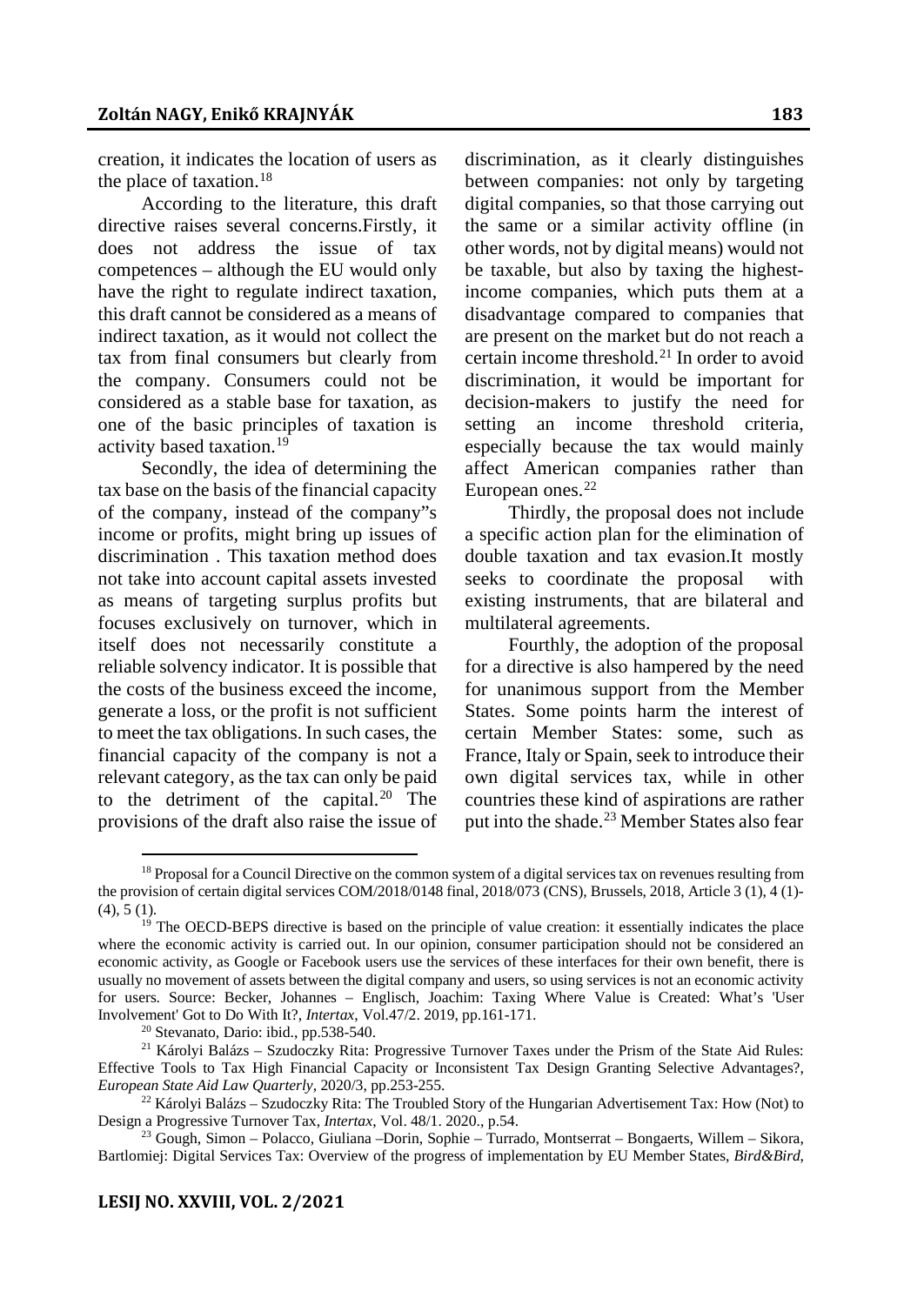that their fiscal sovereignty would be threatened, therefore they argue against the proposal that it would interfere strongly with market conditions, which are not allowed by the EU Treaties. It has been argued that the EU can only monitor the functioning of the market but it certainly cannot shape it.<sup>[24](#page-6-0)</sup> Although the EU proposal has not yet been adopted, in any case, the fact that there is a recognition at Community level of the need for a regulation on the taxation of digital companies is extremely forward-leaning.

#### **3.2. The French model: the GAFA regulation**

On 11 July 2019, for the first time in Europe, the French Parliament adopted a law on the taxation of digital companies. The socalled GAFA tax primarily targets the four largest dot.com (digital) companies – Google, Apple, Facebook and Amazon.<sup>[25](#page-6-1)</sup>

The French state, exercising its sovereignty, aims to decide on its own tax matters. However, it was pointed out during the parliamentary debate that the law serves as a kind of C-plan, behind international and European Union regulations, which, as previously presented, have not entered into force yet. Therefore, the French Government does not wish to take away the competences

of the higher-level legislators but seeks to<br>temporarily fill the legal gap.<sup>26</sup> temporarily fill the legal Consequently, if there were international or EU rules, they would take precedence over the French rules.<sup>[27](#page-6-3)</sup>

Although the bill has already been adopted, negotiations are still ongoing with the OECD, but the United States (which participated in the negotiations through its Trade Representative (USTR)) suspended negotiations with France on 17 June 2020, due to the disadvantage that the regulation would bring to American companies; moreover, they also envisioned drastic taxation of French import products. The case also provoked resistance from Google and Amazon: the companies called the French provisions a brutal break with the previous, long-standing rules, which, according to them, result in a discriminatory tax.<sup>[28](#page-6-4)</sup> It should be noted, however, that the tax is not limited only to American companies: about 50% of the 120-150 companies involved are American, 30% European, and 20% Asian. According to some French experts, the introduction of a tax targeting large US companies would severely affect emerging European and even French companies, as it

July, 2020. Available: https://www.twobirds.com/en/news/articles/2019/global/digital-services-tax-overview-ofthe-progress-of-implementation-by-eu-member-states (2020.09.16.).

<span id="page-6-0"></span><sup>&</sup>lt;sup>24</sup> Greggi, Marco: La tassazione dell'economia digitale nel contesto europeo: la proposta di direttiva sulla Digital Services Tax, in: Persiani, Alessio: La tassazione dell'economia digitale tra sviluppi recenti e prospettive future, Neu-Nuova Editrice Universitaria, Rome, 2019, p.103.

<span id="page-6-1"></span><sup>25</sup> Le Parlement adopte définitivement la « taxe Gafa », contestée par les Etats-Unis. Available: https://www.lemonde.fr/economie/article/2019/07/11/le-parlement-francais-adopte-definitivement-la-taxe-gafacontestee-par-les-etats-unis\_5488135\_3234.html (2020.09.21.)

<span id="page-6-2"></span><sup>26</sup> Sadowsky, Marlyne: French perspectives on the Digital Services Tax (DST), *Tijdschrift voor Fiscaal Recht*, May 2020, p.427.

<span id="page-6-3"></span><sup>&</sup>lt;sup>27</sup> Rapport de la commission mixte paritaire chargée de proposer un texte sur les dispositions restant en discussion du projet de loi portant création d'une taxe sur les services numériques et modification de la trajectoire de baisse de l'impôt sur les sociétés, n° 2080, 26 June 2019. Available: http://www.assembleenationale.fr/dyn/15/rapports/1737/l15b2080\_rapport-fond# (2020.09.21.)

<span id="page-6-4"></span><sup>28</sup> La taxe numérique française « discriminatoire » selon Google, Facebook, Amazon. Available: https://www.lemonde.fr/international/article/2019/08/20/la-taxe-numerique-francaise-discriminatoire-selongoogle-facebook-amazon\_5500850\_3210.html (2020.09.21.).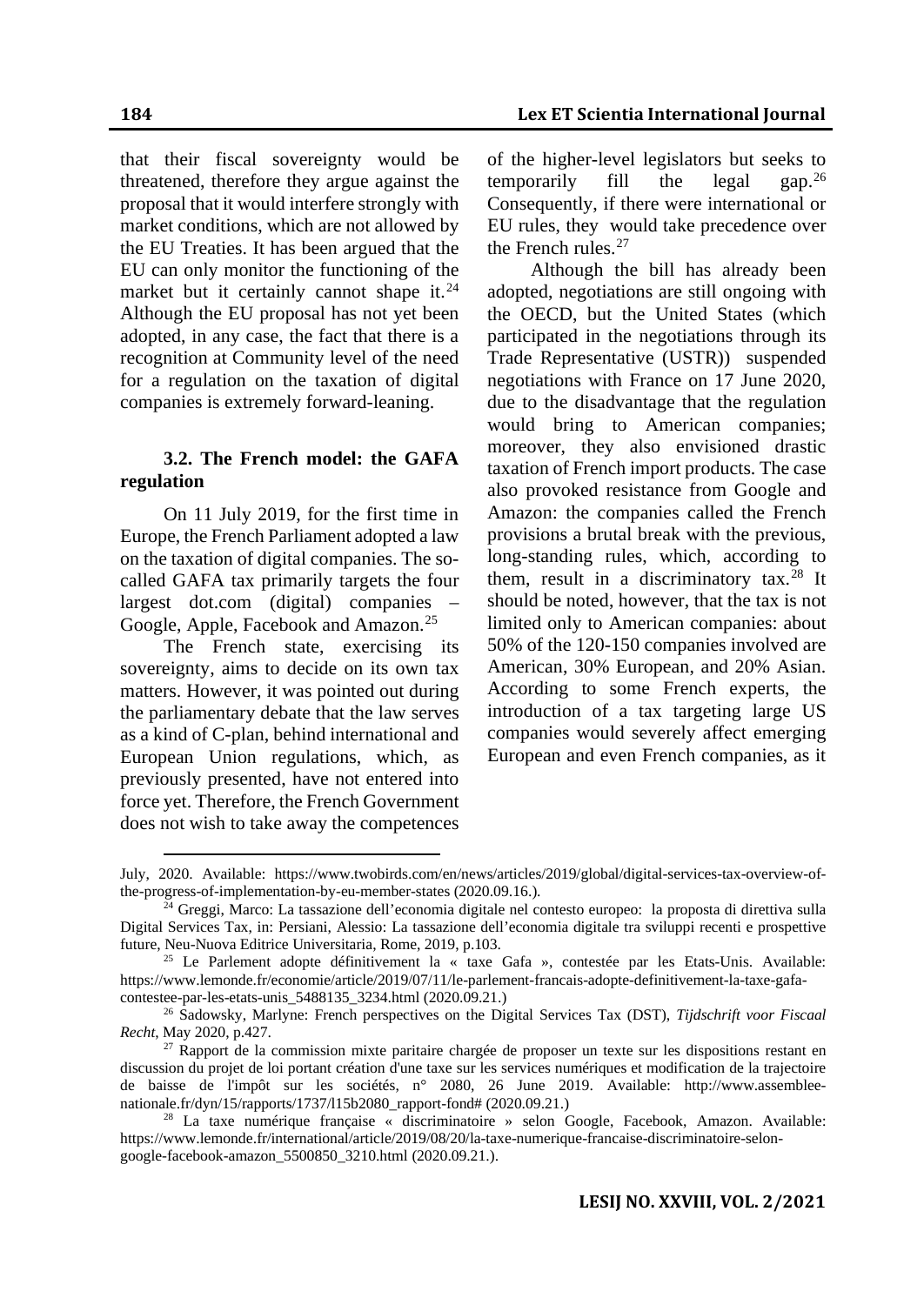could retard their development – thereby damaging the state"s own economy.<sup>[29](#page-7-0)</sup>

#### **3.3. The Czech proposal**

On 18 November 2019, the Czech government submitted a draft bill to the Parliament on the taxation of digital companies. This move seems ambitious, not only because the French law could be the only precedent but also because the proposal is expected to provoke fierce protests and sanctions by the United States. The need for national regulation in this case also emerges from the lack of regulation at EU level. The Czech government emphasized that the bill would fill a gap and it was designed specifically to take into account Central European economic conditions.<sup>[30](#page-7-1)</sup> The Czech Ministry of Finance justified the introduction of the digital tax on the grounds that it would be compatible with the regulation of the taxation of companies operating in different ways, whether digitally or in presence, therefore, the company"s way of operating would not favor or disadvantage certain market participants. However, finding the right balance is not easy, as digital companies would be at a disadvantage compared to other offline companies as long as all states where these companies operate on a digital platform do not introduce a similar tax at the same tax rate.<sup>[31](#page-7-2)</sup> It can be concluded that the digital services tax, although its primary purpose is to compensate for a market-

distorting phenomena, is in fact marketdistorting itself due to global activity, as long as states act unilaterally with their national regulations instead of setting up a common multilateral approach.

It should be noted that, according to the United States, it is not national regulation that is needed, but collective action, while temporary digital taxes, which vary from country to country, only complicate market conditions. The US, as in the case of France, has warned the Czech Republic that if a tax targeting US companies is introduced, it will also tighten import regulations on Czech products in response. From the American part, it has been argued that the tax threatens the competitive business environment: not only is it discriminatory, as it targets only large companies, but it also has a marketdistorting effect as it imposes a disproportionate burden on foreign companies.[32](#page-7-3) As a result, for both France and the Czech Republic, the question of how much it is worth introducing this tax arises: the amount the states would gain from it may be significant, but they could also lose at least as much in the future as a result of strict US trade regulations.<sup>[33](#page-7-4)</sup>

## **3.4. The French and the Czech (draft) regulation in the light of the draft directive of the European Union**

The two national regulations presented above are going to be compared and their

<span id="page-7-0"></span><sup>&</sup>lt;sup>29</sup> Marques, Nicolas: La taxation française des services numériques un constat erroné, des effets pervers, Institut Économique Molinari, Paris-Brussels, 2019, p.29.

<span id="page-7-1"></span><sup>30</sup> Žurovec, Michal: Návrh zákona o digitální dani míří do Sněmovny, Ministerstvo financí České republiky,18 November 2019. Available: https://www.mfcr.cz/cs/aktualne/tiskove-zpravy/2019/navrh-zakona-odigitalni-dani-miri-do-sn-36638 (2020.10.07.).

<span id="page-7-2"></span><sup>31</sup> Hrabčák, Ladislav – Popovič, Adrián: On certain issues of digital services taxes, *Financial Law Review*, No. 17 (1)/2020., pp.63-64.

<span id="page-7-3"></span><sup>32</sup> Wágner Tamás Zoltán: A digitális adók kérdése, különös tekintettel a cseh szabályozásra, *Külügyi Műhely*, 2020/1., pp.112-116.

<span id="page-7-4"></span><sup>&</sup>lt;sup>33</sup> Česko plánuje digitální daň, Američané se zlobí, Svět průmyslu, 11 April 2020. Available: https://svetprumyslu.cz/2020/04/01/cesko-planuje-digitalni-dan-americane-se-zlobi/ (2020.10.07.).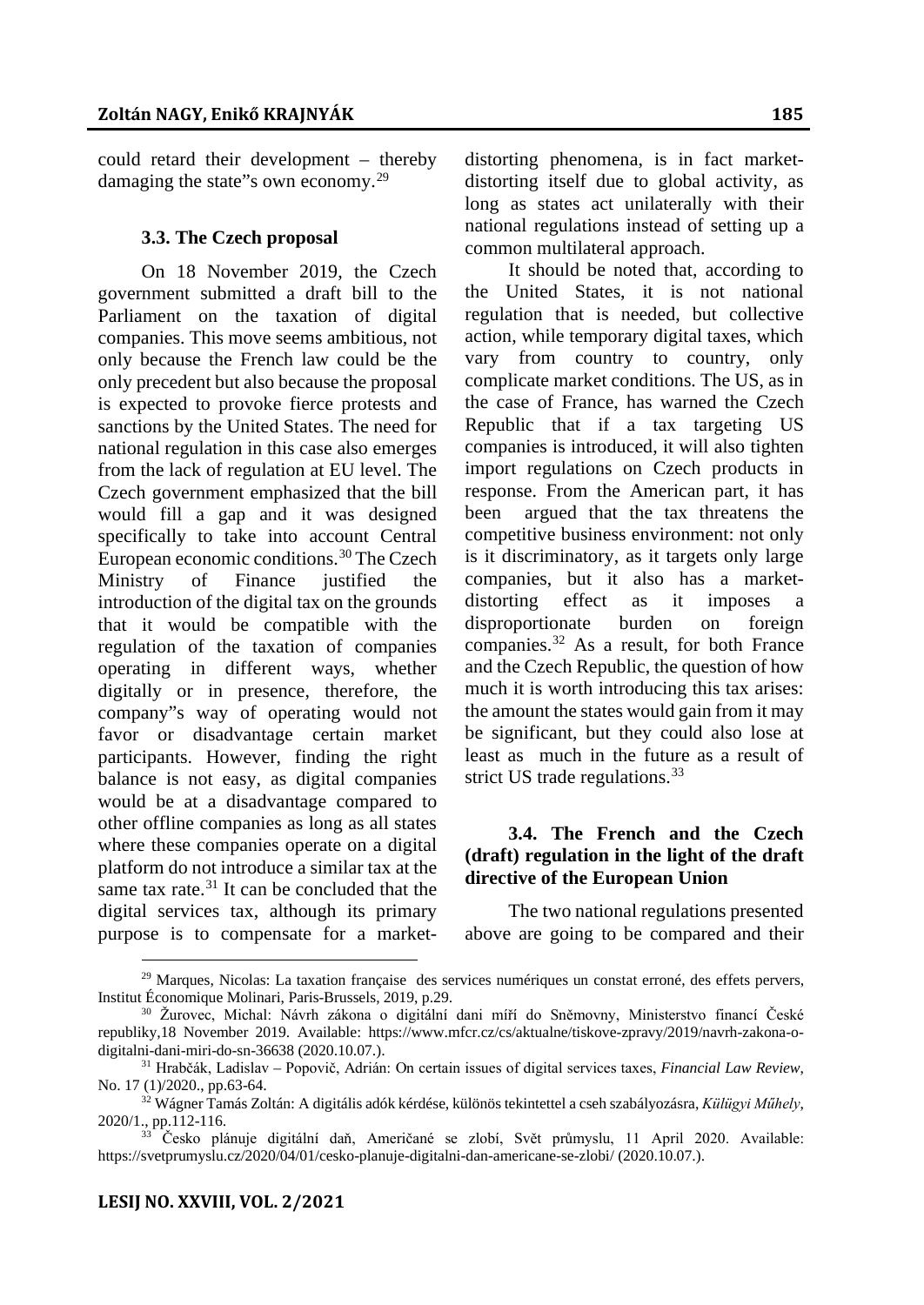compliance with the draft directive of the European Union will be examined on the basis of the following comparative criteria: taxpayers, tax subject, tax base, tax rate, tax benefits and tax exemption system.

Taxable persons are natural persons, legal persons or unincorporated partnerships and other organizations which, due to the pursuit of a taxable activity, realize the facts of the tax liability by themselves. A taxable activity is an economic activity carried out on a regular basis in order to get remuneration.[34](#page-8-0)

In accordance with the abovementioned, the scope of the EU draft directive extends to certain categories of digital service companies (higher income companies).  $35$  By setting the threshold, the Union seeks, on the one hand, to create legal certainty by forcing undertakings to keep separate records of their income from the activities covered by the tax in question. On the other hand,it excludes start-ups and small businesses whose income is clearly below a certain threshold, as they would be disproportionately burdened by the payment of such a tax. The tax liability applies regardless of whether the company is established in a Member State or in a third country.[36](#page-8-2)

The issue of the taxable person is closely related to the place of taxation, which – as we have pointed it out above – would be the place of residence of the consumers. The definition of residence depends on the activity: in the case of advertising companies, it is the Member State in which the consumer is present at the

time the advertisement is viewed; in the case of consumer interconnection companies, it is the Member State where the consumer concludes the transaction; in the case of the transmission of collected data, it is the Member State of residence shall be the Member State where the consumer was present when the data were collected.<sup>[37](#page-8-3)</sup>

The French law also sets out the conditions for a company"s income: it deals with companies whose income exceeds  $\epsilon$ 750 million at an international level and  $\epsilon$ 25 million in France. We can see that the threshold for global action is the same as that set out in the draft directive of the EU, and the threshold for a country is half that of the EU. This is essentially compatible with the EU draft. Businesses, regardless of their form or location, can be subject to the tax if they are established in accordance with French commercial law. The link between the company and taxation is also established by the user: the company is considered to be subject to the law if the user communicates with it via a terminal that is located in France.

The law, like the EU directive, which generally targets digital, non-physical companies, defines the activities that can be used to identify which entities become subject to the digital tax. These activities are the following:

providing a digital interface<sup>[38](#page-8-4)</sup> through electronic communication that allows users to communicate with other users, in particular for the delivery of goods or the supply of services. However, this activity is not taxable if the interface is

<sup>34</sup> Herich György: Adótan, Penta Unió, Budapest, 2019, p.28.

<span id="page-8-1"></span><span id="page-8-0"></span><sup>&</sup>lt;sup>35</sup> Of which the annual income exceeds  $\epsilon$  750 million worldwide and  $\epsilon$  50 million in the European Union, as it had been pointed out previously.

<span id="page-8-2"></span><sup>&</sup>lt;sup>36</sup> Proposal for a Council Directive on the common system of a digital services tax on revenues resulting from the provision of certain digital services COM/2018/0148 final, 2018/073 (CNS), Brussels, 2018, Article 4.

<span id="page-8-4"></span><span id="page-8-3"></span><sup>37</sup> Kofler, Georg – Sinnig, Julia: Equalization Taxes and the EU's 'Digital Services Tax', *Intertax*, Vol.47., No.2., 2019, pp.191-192.

<sup>&</sup>lt;sup>38</sup> Connection surface between two systems. Source: Gál Tibor: Interfésztechnikák, Szak Kiadó, 2010, p.3.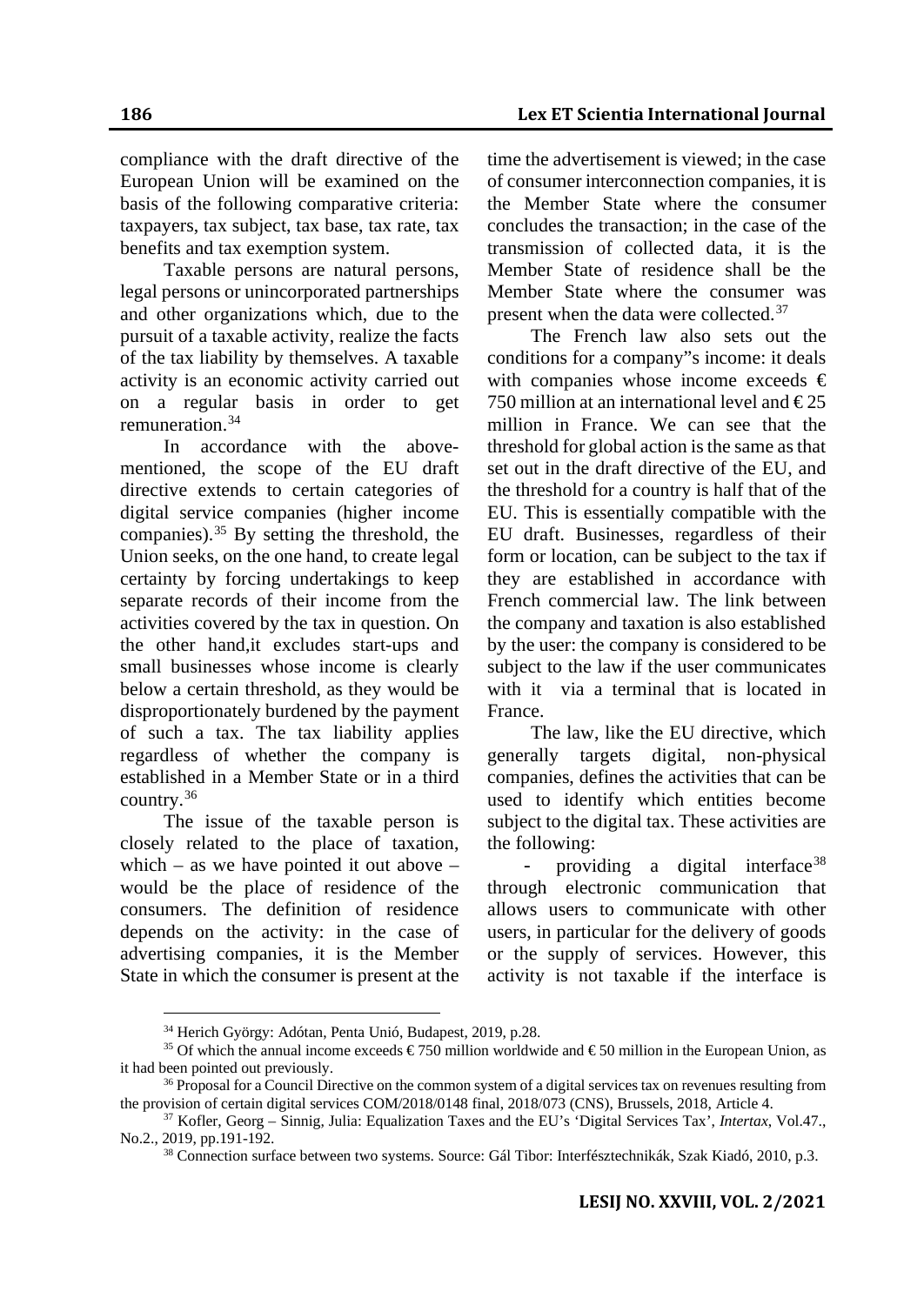available to users only for the use of digital content, communication services or payment services.

services provided to advertisers or their agents for the purpose of placing advertising messages on a digital interface based on data collected from users using such interfaces. Such services include, but are not limited to, services required for the storage and distribution of advertising messages, the monitoring of advertising activity, and the management and transmission of user data.[39](#page-9-0)

Similarly to the French and the EU regulation, the Czech draft bill also links the payment of digital tax to the company"s revenue: revenue from global operations shall exceed  $\epsilon$ 75 million and revenue from operations in the Czech Republic shall exceed CZK 100 million ( $\sim \text{\textsterling}3.7$  million), unless the revenue from the operation in the Czech Republic does not reach 10% of the whole European revenue in Europe.<sup>[40](#page-9-1)</sup>

Regarding taxpayers, we can conclude that both national regulations are in conformity with the conditions of the Union: the maximum global revenue is set at  $\epsilon$ 750 million, while national revenue understandably varies from country to country. It should also be emphasized that in none of the cases does the economic form matter in the selection of taxable persons; what is important is the nature of the activity; the directive outlines the scope of the service, thus, it sets the scope to those

operating solely on the digital platform. National regulations specify in detail the services to which the digital tax is intended to apply: these are mostly advertising or data collection activities.

The object of the tax is the element or activity that gives rise to the obligation to pay the tax.. Corporate tax is an income type tax, which means that the income-generating activity carried out by enterprises will be subject to the taxation. $41$ 

According to the EU proposal, taxable income includes revenues from the supply of certain digital services, which can be summarized as follow. First,, this includes the placement of an advertisement on the digital interface that targets the users of the interface. In this case, the tax liability also applies if the digital interface is not owned by the entity that is responsible for placing the advertisement. (Thus, it is not the owner of the interface, but the person placing the advertisement, who is considered a taxable person.) Secondly,, the supply of multilateral digital interfaces to users, which enable users to find and contact others and which may facilitate the direct sale or supply of related products and services between users, is a taxable activity. The tax liability does not include investment services.<sup>[42](#page-9-3)</sup> Thirdly, the transfer of data collected from the activities of users of digital interfaces, with the exception of the transfer of data by a trading venue, a regular internaliser $43$  and a financial service provider regulated under

<sup>39</sup> Loi No. 2019-759, Article 1, II-III.

<sup>40</sup> Vládní návrh ZÁKON o dani z digitálních služeb, (Draft bill for digital services tax),

Article 15-16.

<sup>41</sup> Herich György: ibid., p. 28.

<span id="page-9-3"></span><span id="page-9-2"></span><span id="page-9-1"></span><span id="page-9-0"></span><sup>&</sup>lt;sup>42</sup> Receiving and transmitting orders related to one or more financial instruments; execution of orders on behalf of clients; trading with own accounts; portfolio management; investment advice; placement of financial instruments with a commitment to purchase the instrument; placement of financial assets without a commitment to purchase the asset; operation of multilateral trading facilities; operation of organized trading facilities. Source: 2014/65/EU directive on markets in financial instruments, Annex I., point A (1)-(9).

<span id="page-9-4"></span> $43$  An investment firm that executes its orders on its own account in an organized, regular and significant order, outside of a regulated market and a multilateral trading facility. Source: 2014/65/EU directive, Article 4 (1), point 20.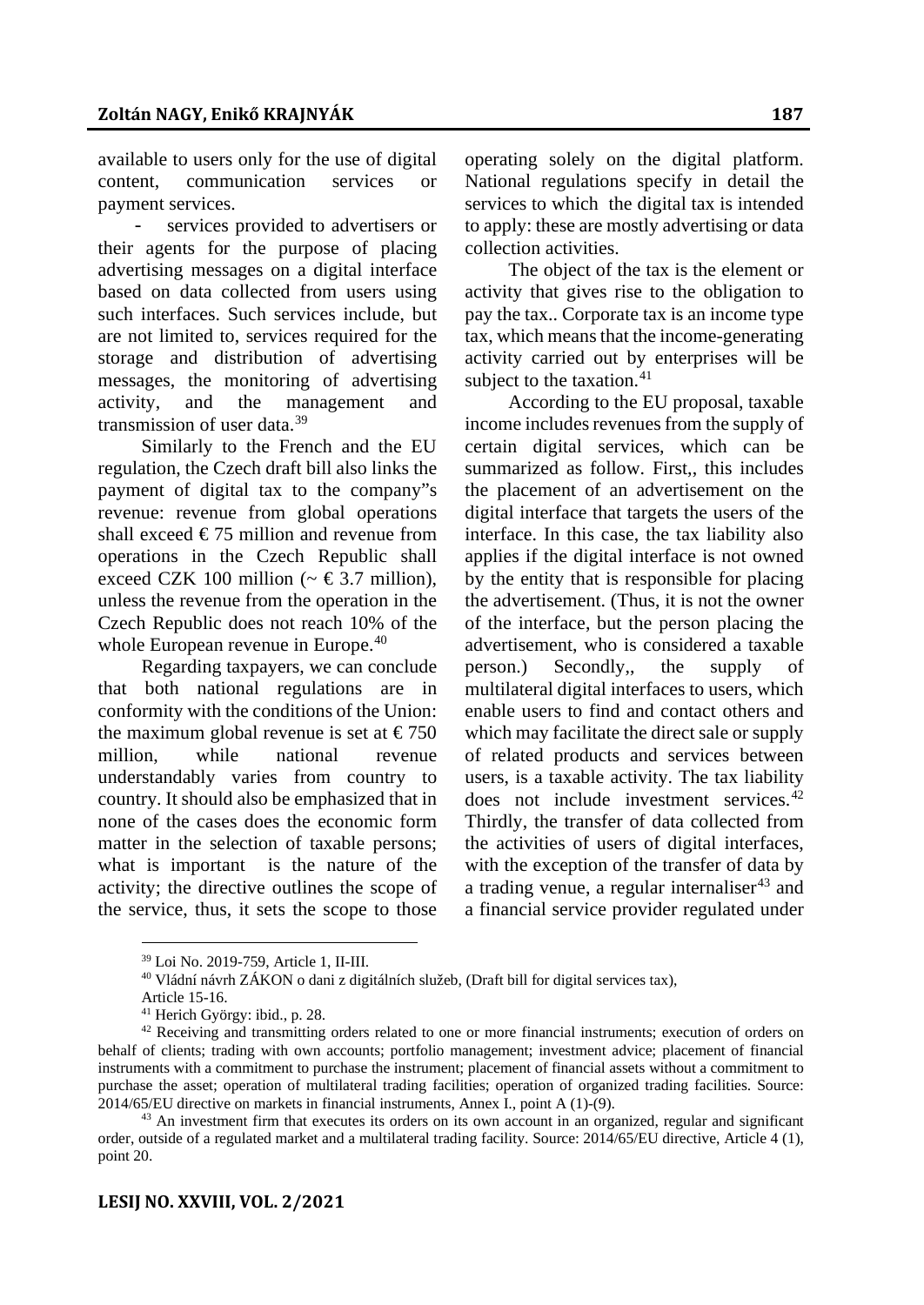Community law, should be treated as a tax object.[44](#page-10-0)

As for the French law, the activities covered by the digital tax have already been mentioned above, since it designates taxable persons on the basis of the activity. These activities are essentially related to the provision of digital interfaces, the advertisements placed on them and the collection of data. Digital taxes do not cover activities that are subject to EU legislation.

The Czech proposal considers the following activities to be taxable: the use of a multilateral digital platform with 200,000 users; targeted advertising on a digital platform amounting to CZK 5 million; and the sale of data collected from users of digital services with a revenue of CZK 5 million. The date of the taxable activity is the day on which the identities of all the users involved in the transaction are revealed[.45](#page-10-1) This provision is interesting because it takes the subject of digital taxation from a different perspective than the EU directive or French law: although it makes almost the same activities taxable as the other two regulations – targeting advertising and data collection – it defines the minimum amount of income generated by the activity. Revenue was determined under EU and French provisions only in relation with the taxable person when setting the minimum amount of annual revenue for digital companies at international and

EU/national level. As the scope of taxable activities is essentially the same in both the French and the Czech legislation, it can be concluded that they are also in conformity with the draft directive concerning the subject matter of the tax.

The tax base is the basis for the tax liability in value or quantity, after which the amount of tax can be calculated using a tax rate. The tax base is calculated taking into account all taxable income and profits.[46](#page-10-2)

The harmonization of the corporate tax base at EU level<sup>[47](#page-10-3)</sup> is not a new idea: a Common Consolidated Corporate Tax Base (CCCTB) has been drafted, but Member States have ultimately failed to reach a consensus, mainly because of insisting on tax sovereignty. Applying the tax base would have originally been optional, <sup>[48](#page-10-4)</sup> which indicates how difficult it would be to introduce such a rule, due to the different interests of Member States. It would be less beneficial for countries with smaller industries, such as Luxemburg and Malta, while countries with a stronger manufacturing industry, like Germany and France, would be more favourable.<sup>[49](#page-10-5)</sup>

Other issues are double taxation and erosion of the tax base. The EU draft directive mentions that the EU has already taken steps to harmonize the regulation of tax bases, but these are still difficult to outline properly. In any case, the preamble mentions that, in order to avoid double

<span id="page-10-0"></span><sup>44</sup> Proposal for a Council Directive on the common system of a digital services tax on revenues resulting from the provision of certain digital services COM/2018/0148 final, 2018/073 (CNS), Brussels, 2018, Article 1 and 3 (1), (3), (4).45 Vládní návrh Zákon o dani z digitálních služeb, (Draft bill for digital services tax), Article 34-36.

<sup>46</sup> Définition Assiette Fiscale ou assiette de l'impôt. *ERECApluriel,* 2020. Available:

https://www.erecapluriel.fr/definition-assiette-fiscale-ou-assiette-de-limpot/ (2020.10.10.)

<span id="page-10-3"></span><span id="page-10-2"></span><span id="page-10-1"></span> $47$  It shall be emphasized that the digital services tax is different from corporate tax, however, regulation on corporate tax might be a reference point for the regulation of digital services tax.

<span id="page-10-5"></span><span id="page-10-4"></span><sup>48</sup> Galántainé Máté Zsuzsanna: Problémák és újabb törekvések az Európai Unió társasági adózásában, Ph.D. dissertation, Győr, 2008, pp. 143-145.

<sup>49</sup> Kocsis Gabriella: EU: napirenden a közös konszolidált társaságiadó-alap, *Deloitte*, 2020. Available: https://www2.deloitte.com/hu/hu/pages/ado/articles/kozos-konszolidalt-tarsasagiado-alap.html (2020.10.10.)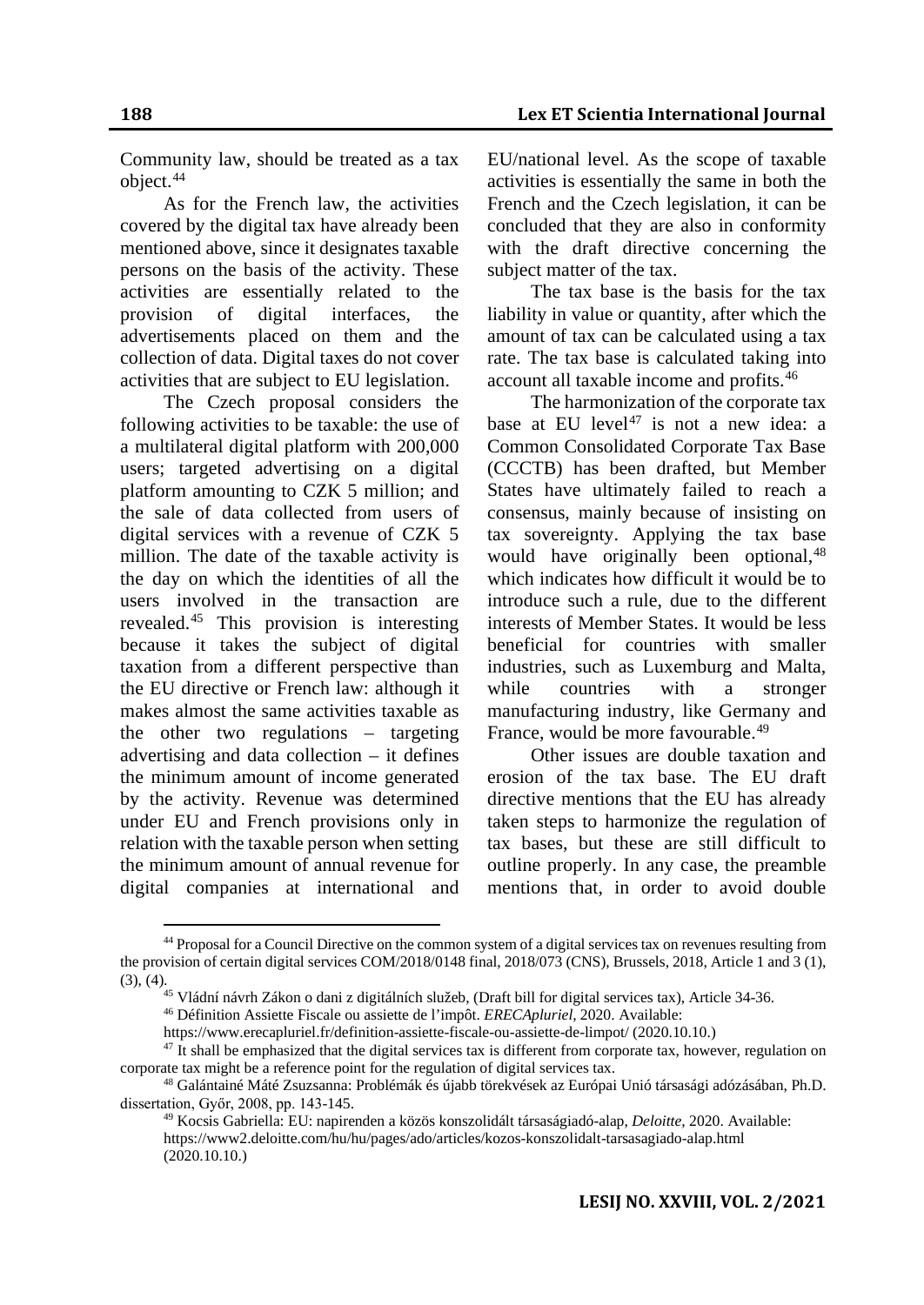taxation, for companies whose income is subject to both corporation tax and digital tax, Member States should be allowed to deduct digital tax from the corporate tax base, regardless of whether both taxes are payable in the same country or in other Member States.<sup>[50](#page-11-0)</sup> The draft also highlights that one of its key objectives is to eliminate the erosion of national tax bases. The phenomenon of tax base erosion is particularly prevalent in the case of multinational companies, as states where the profits are made do not obtain the tax base, since it is transferred to tax havens which offer more favorable conditions for taxation.<sup>[51](#page-11-1)</sup>

The French law provides that the amount of income obtained by the taxpayer during the year (excluding VAT) constitutes the tax base. This does not include the amount that the company receives in exchange for providing the digital interface.[52](#page-11-2) This provision could be paralleled with the part of the legislation that lists the activities under which a digital company is subject to the law when defining taxable persons. A company that makes the interface available to users for the purposes of digital content, communication services or payment services is not considered a subject of a digital tax. As we pointed out earlier, these activities are not taxable,

therefore, they cannot be included in the tax base either. The impact study of the law also shows that only that part of global turnover which was carried out in France is included in the tax base.<sup>[53](#page-11-3)</sup>

The Czech bill is based on similar principles: the Explanatory Memorandum emphasizes that a proportionate share of the activity carried out in the Czech Republic should be considered as the tax base.<sup>[54](#page-11-4)</sup> We can conclude that both regulations are compatible with EU objectives. By considering only profits made in the given country as a tax base, they seek to prevent tax base erosion and to tax locally collected income.

The amount of payable tax is determined by using the tax rate, which is usually the percentage of the tax base.<sup>[55](#page-11-5)</sup> The draft directive of the EU set the uniform tax rate at 3%.<sup>[56](#page-11-6)</sup> A uniform tax rate is needed at EU level in order to avoid distortions in the single market, and the 3% percentage is justified by the Commission because it strikes the right balance between tax revenues and the different effects on businesses of different profit margins following the introduction of digital services taxes<sup>[57](#page-11-7)</sup>

The French law operates with the 3% tax rate as well.<sup>[58](#page-11-8)</sup> As it is known from the parliamentary reports, it was France who

<span id="page-11-0"></span><sup>&</sup>lt;sup>50</sup> Proposal for a Council Directive on the common system of a digital services tax on revenues resulting from the provision of certain digital services COM/2018/0148 final, 2018/073 (CNS), Brussels, 2018, Explanatory Memorandum, 1 (27).

<span id="page-11-2"></span><span id="page-11-1"></span><sup>51</sup> Peng, Wei: Multinational Tax Base Erosion Problem of the Digital Economy, *Modern Economy*, March 2016., pp.347-348.

<sup>&</sup>lt;sup>2</sup> Loi No. 2019-759, Article 1, I-II.

<sup>53</sup> Étude d'impact de la loi No.2019-759, March 2019., p.20.

<span id="page-11-4"></span><span id="page-11-3"></span><sup>54</sup> Vládní návrh Zákon o dani z digitálních služeb, (Draft bill for digital services tax), Explanatory Memorandum, 2.4.

<span id="page-11-5"></span><sup>55</sup> Taux d'imposition, *Moneyland*. Elérhető: https://www.moneyland.ch/fr/taux-imposition-definition (2020.10.17.).

<span id="page-11-6"></span><sup>&</sup>lt;sup>56</sup> Proposal for a Council Directive on the common system of a digital services tax on revenues resulting from the provision of certain digital services COM/2018/0148 final, 2018/073 (CNS), Brussels, 2018, Article 8.

<span id="page-11-8"></span><span id="page-11-7"></span><sup>&</sup>lt;sup>57</sup> Proposal for a Council Directive on the common system of a digital services tax on revenues resulting from the provision of certain digital services COM/2018/0148 final, 2018/073 (CNS), Brussels, 2018, (35).

<sup>58</sup> Loi No. 2019-759, Article 1, II.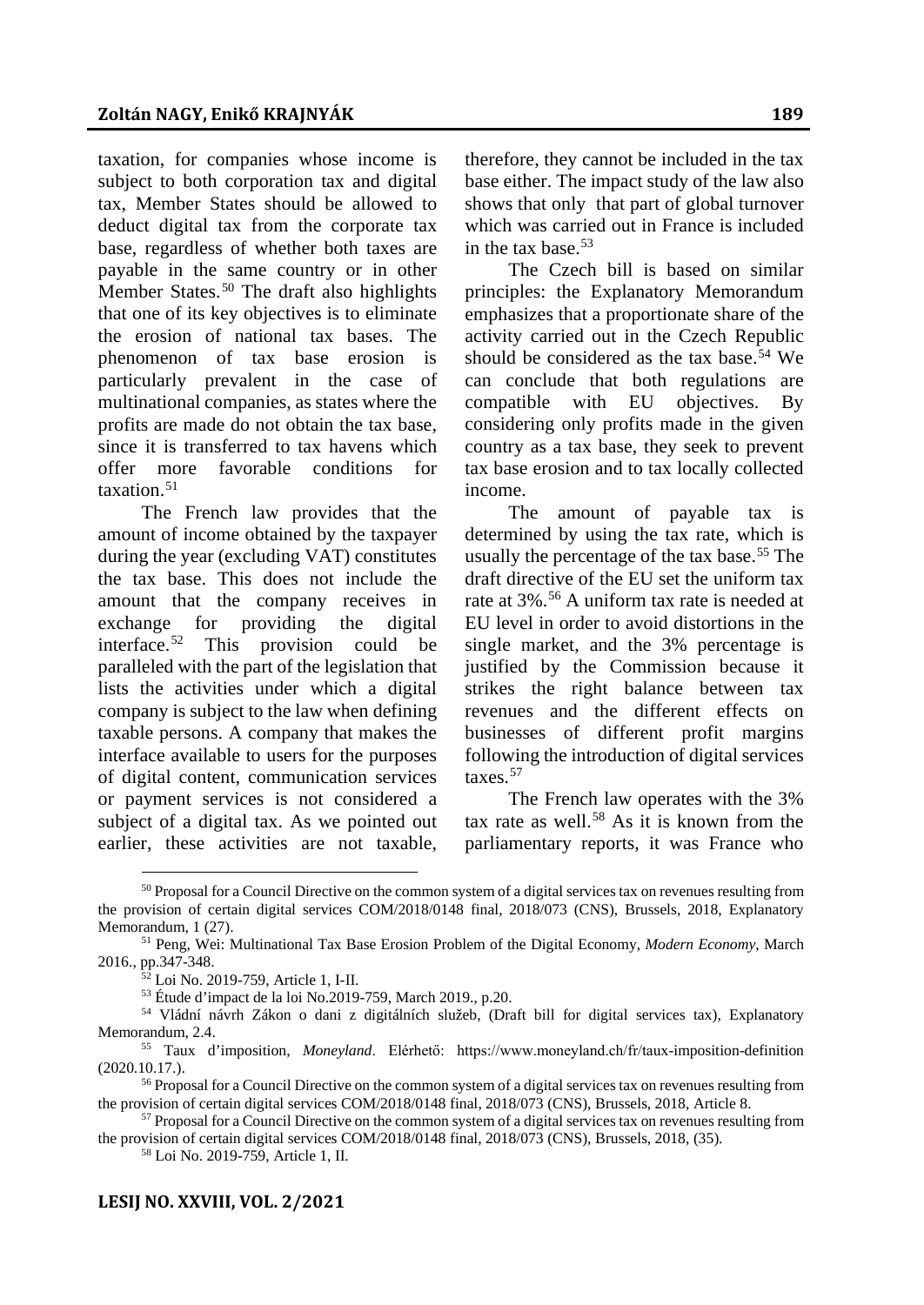**190 Lex ET Scientia International Journal**

proposed to the European Commission not only a common, long-term rule requiring the taxation of digital services at Community level, but also a rate of 3% of the tax base. Therefore, it is reasonable that, in absence of a directive, the French law introduces the same tax rate.<sup>[59](#page-12-0)</sup>

According to the original Czech draft, the tax rate on digital services was 7%, but this was extremely high compared to the EU directive and has provoked strong protests in the Czech parliament. As the bill has not yet been adopted, its content is subject to change;in June 2020, for example, the tax rate was reduced to 5%.<sup>[60](#page-12-1)</sup> It should be emphasized that not every provision of the EU proposal or the French law was therefore taken over when the Czech law was drafted, but as the EU directive is not in force, the Czech bill does not conflict with any other supranational legal source. Nevertheless, the national rules that set different criteria make the regulation highly inconsistent, which is problematic because they target the same taxpayers and tax the same activity. In our opinion, the application of different tax rates could be dangerous because it could lead to a phenomenon similar to tax havens, and it is conceivable that large digital companies would reduce their activities in some countries due to unfavorable conditions for them.

The setting of tax rates is presumably related to the amount of tax revenue that the state needs. The two above-mentioned countries have different economic potentials: France aims to put some pressure on high-income digital companies by introducing the tax, and to prevent digital companies from operating in tax havens. The Czech Republic, on the other hand, is in great need of tax revenue; some research has shown that the introduction of a digital service tax would generate about 5 billion Czech korunas  $($   $\sim$  185 million euros) in revenue for the state, which would be one of the largest sources of tax revenue. $61$  In France, tax revenue is expected to be  $\epsilon$ 350 million per year, almost double of the Czech tax revenue.<sup>[62](#page-12-3)</sup> It should be noted, however, that there are significant differences between the economies of the two countries: while France is one of the world"s leading economies,<sup>[63](#page-12-4)</sup> the economy of the Czech Republic is far behind it. The potential revenue from the digital service tax is therefore disproportionate to the economic performance, so it can be concluded that it would be more advantageous for the Czech Republic to introduce this tax.<sup>[64](#page-12-5)</sup>

Regarding the current regulations, we have mentioned certain "benefits", advantages caused by the inconsistency and non-harmonization of different national rules. These are the loopholes that, as we have seen above, can lead to some states acting as tax havens, and countries with less favorable regulations for companies that

<span id="page-12-1"></span><span id="page-12-0"></span><sup>59</sup> No. 496, Rapport fait au nom de la commission des finances sur le projet de loi, adopté par l'Assemblée Nationale après engagement de la procédure accélérée, portant création d'une taxe sur les services numériques et modification de la trajectoire de baisse de l'impôt sur les sociétés, 15 May 2019, p.38.

<sup>60</sup> Update 1-Czech coalition agrees 5% digital tax aimed at global internet giants, *Reuters*, 10 June 2020. Available: https://www.reuters.com/article/czech-internet-tax-idUSL8N2DN4MC (2020.10.17.)

<sup>61</sup> Hrabčák, Ladislav – Popovič, Adrián: ibid.., p.64.

<span id="page-12-3"></span><span id="page-12-2"></span><sup>62</sup> Assemblée nationale, Première séance du lundi 08 avril 2019, Compte rendu. Available: http://www.assemblee-nationale.fr/15/cri/2018-2019/20190208.asp#P1691407 (2020.10.22.).

<span id="page-12-5"></span><span id="page-12-4"></span><sup>&</sup>lt;sup>63</sup> France is the 7th strongest economy in the world, based on the GDP. Source: The Top 20 Economies in the World, Investopedia, 18 March, 2020. Available:

https://www.investopedia.com/insights/worlds-top-economies/#7-france (2020.11.01.).

<sup>&</sup>lt;sup>64</sup> However, it shall also be considered that the Czech tax rate is higher than the French one.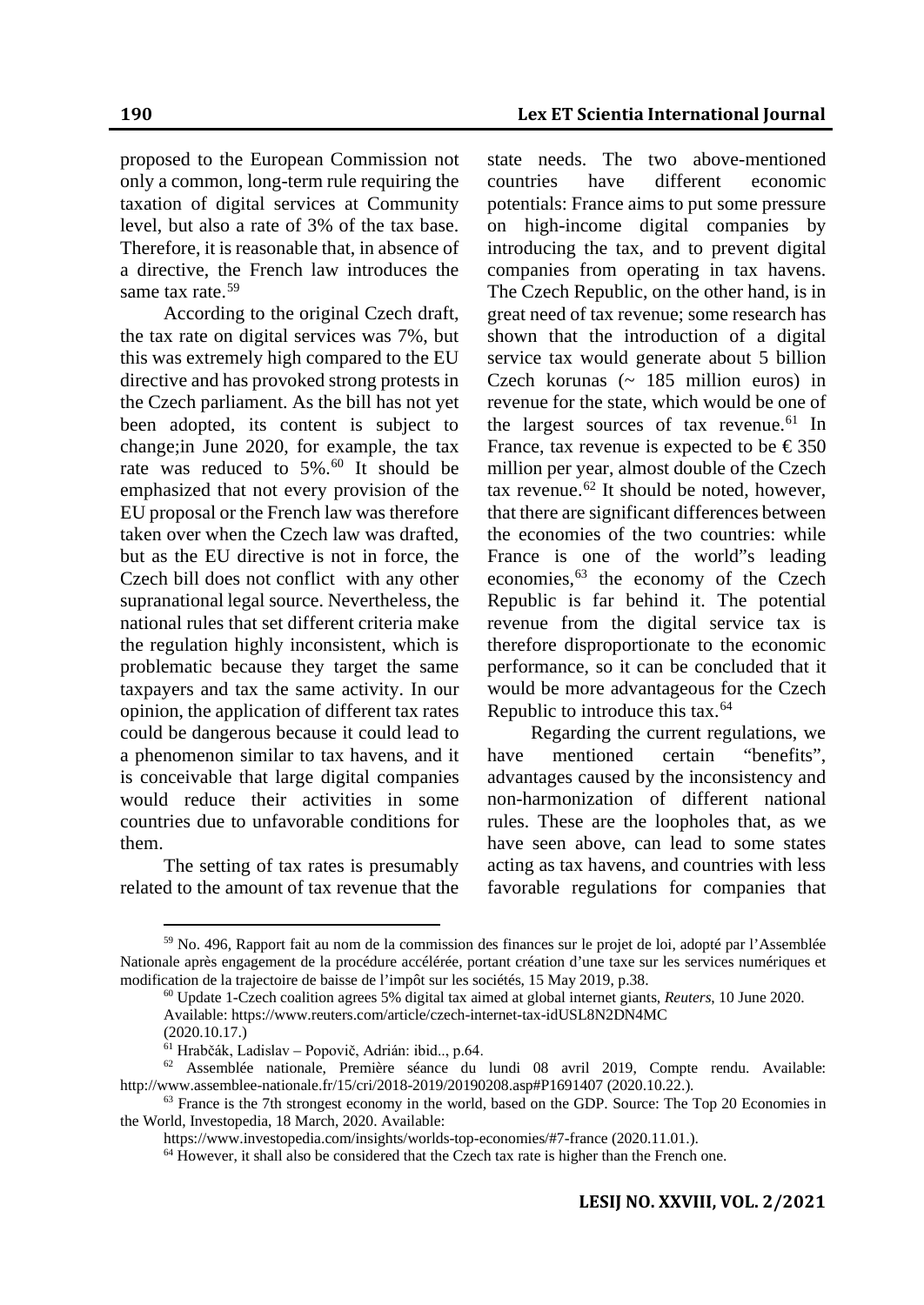lose significant revenue due to tax evasion. However, a clear distinction must be made between tax advantages under which the legislature allows certain taxable persons to pay only a certain proportion of the tax calculated. This can only be ordered for specific purposes, such as investment incentives, small business development, or catching up with lagging areas. The tax credit can be used in the form of a tax withholding, thus, the taxpayer must pay a certain percentage of the tax, as prescribed by law.[65](#page-13-0) We can speak of a tax exemption if the taxable person would otherwise be liable to pay tax but the law completely exempts it from the obligation to pay for some reason.<sup>[66](#page-13-1)</sup>

Concerning the digital services tax, we cannot really find a taxpayer receiving a tax benefit or tax exemption, as the purpose of this tax is precisely to tax large companies that operate worldwide and thus generate extraordinary income.

A distinction must be made between benefit and exemption, although they result in essentially the same situation, where a person is not obliged to pay tax.. Thus, for example, Czech law does not impose a tax liability on companies of which – even though they would meet the legal requirements based on their scope of activity and the amount of their income – the income from their activities in the Czech Republic does not reach 10% of their income in the European Union.<sup>[67](#page-13-2)</sup> Also, companies with less than  $\epsilon$ 750 million at international level and  $\text{\textsterling}50$  million at EU level,  $\text{\textsterling}25$  million in France and 100 million CZK in the Czech Republic will not be subject to the digital tax. In this case, we can consider these

companies as not being covered by the legislation, as they would not have been originally liable to pay the tax, the fact that they are not taxed is not because the legislation exempts them for some reason, but because the legislation does not even target them. We think that it is reasonable why the regulations do not set a category that would be subject of tax benefits, as they are large companies that do not require state support to generate revenue and do not require investment-increasing rules in the sector, given the extremely high income (EUR 750 million).

## **4. Concluding remarks**

By analyzing the proposal for an EU directive and then comparing the French and Czech regulations presented in the study we aimed to answer the question of whether it is possible to create a harmonized legislation at international level and how to eliminate harmful tax practices of digital companies. Taxation of digital companies that provide services without physical presence is extremely difficult. The current national regulations are not prepared for this, the supranational – European Union or international – law is not harmonized, and the enforceability and questionable binding nature of these laws also cause problems. However,these companies often operate with harmful tax practices, due to the lack or inconsistency of regulation.

The comparison of the two national and EU legislations could lead to the following conclusions. First,we can highlight that the scope of the regulation covers roughly the same companies: each

<sup>65</sup> Simon István (ed.): Pénzügyi jog II., Osiris kiadó, Budapest, 2012, pp.260-263.

<span id="page-13-1"></span><span id="page-13-0"></span><sup>66</sup> Kagan, Julia: The Meaning of Tax Exempt, Investopedia, 9 July 2020. Available: https://www.investopedia.com/terms/t/tax\_exempt.asp (2020.10.21.)

<span id="page-13-2"></span> $67$  Vládní návrh Zákon o dani z digitálních služeb, (Draft bill for digital services tax), Article 15 (1) c). It shall be noted that this provision might potentially be contrary to the prohibition of discrimination.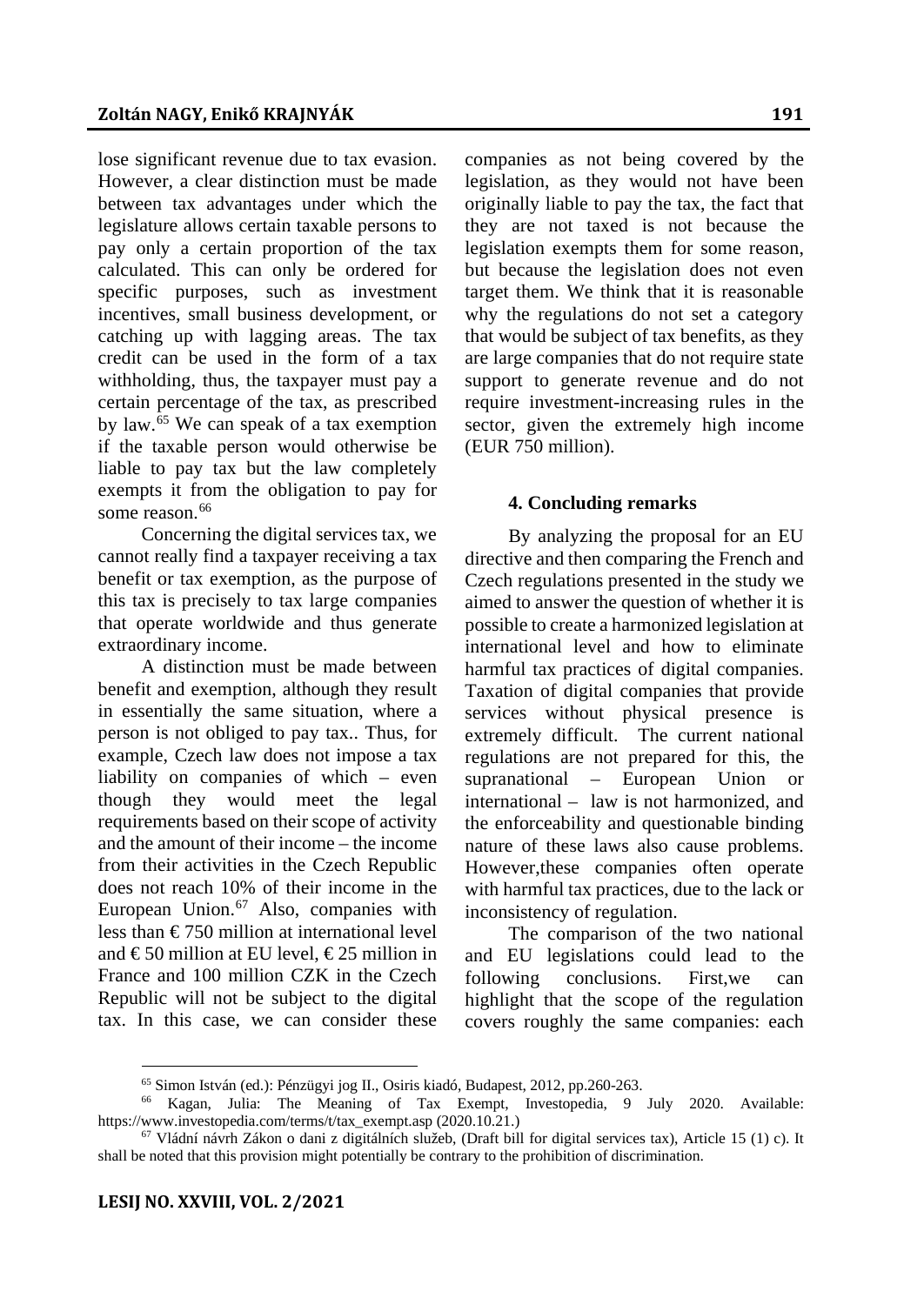rule sets an annual minimum income that is high enough to be worth taxing, although this varies by country. What they have in common is that the worldwide income of a taxable company must reach  $\epsilon$ 750 million a year. In our opinion, it is conceivable that the Union may refer to the competence of a State to determine how much of a company"s worldwide revenue should accrue in that State, due to the different economic situations of the Member States.

Secondly, a similar issue may arise regarding the tax rate, which may also vary in the different regulations. This is presumably due to the fact that some states need more tax revenue, so imposing a higher tax may result in the same activity being taxed more in one state than in another. As we have pointed out above, different rules may even lead some states to become tax havens for digital services, so we believe that setting a common tax rate would certainly be more advantageous and would also reduce the chances of tax evasion.

Thirdly, the argument that the United States has envisaged the introduction of new, stricter customs rules against states considering the introduction of a digital tax is in favor of a uniform regulation. If the European Union acts uniformly to tax digital companies, the US may reconsider these provisions as an extremely important economic and strategic partner of the Union.

Fourthly, we can summarize the responses to the problems of taxation of digital companies, namely, double taxation, double non-taxation, tax avoidance, and tax evasion.. Regarding double taxation, it can be said that not only a common rule at EU level could offer a solution, and also in this

case the problem would be easier to solve. Rules at national level could offer an effective solution to the issue if they all made the same activity taxable – this, as we have seen, could easily be solved – as this would also divide the revenue among states and it would not be necessary that all states conclude a bilateral treaty with each other. Double non-taxation, which comes from loopholes of regulation, that is to say, from the fact that the gap between national laws is not filled by a supranational regulation could also be avoided if the same activities were consistently taxed in all countries. As mentioned earlier, the problem of tax evasion could easily be avoided by introducing a common, uniform tax rate. Lastly, a transparent tax return system would be a solution against illegal tax evasion.

In our opinion, in order to systematically tax digital companies, it is absolutely necessary to introduce a uniform legislation at a European Union level, or to create national rules that are also harmonized with each other, which also take into account the economic peculiarities and the taxation systems of each country. However, since it is extremely difficult to find a compromise in the issue, mostly because of the different economic situations of the states, it can be assumed that this will not happen in the near future. Therefore, we believe that in the future, national legislation will offer a solution to the problems arising from the taxation of digital companies. Harmonization of legislation, such as the definition of the same taxpayers and tax subjects, and the introduction of a common tax rate, then are crucial for effective and consistent action.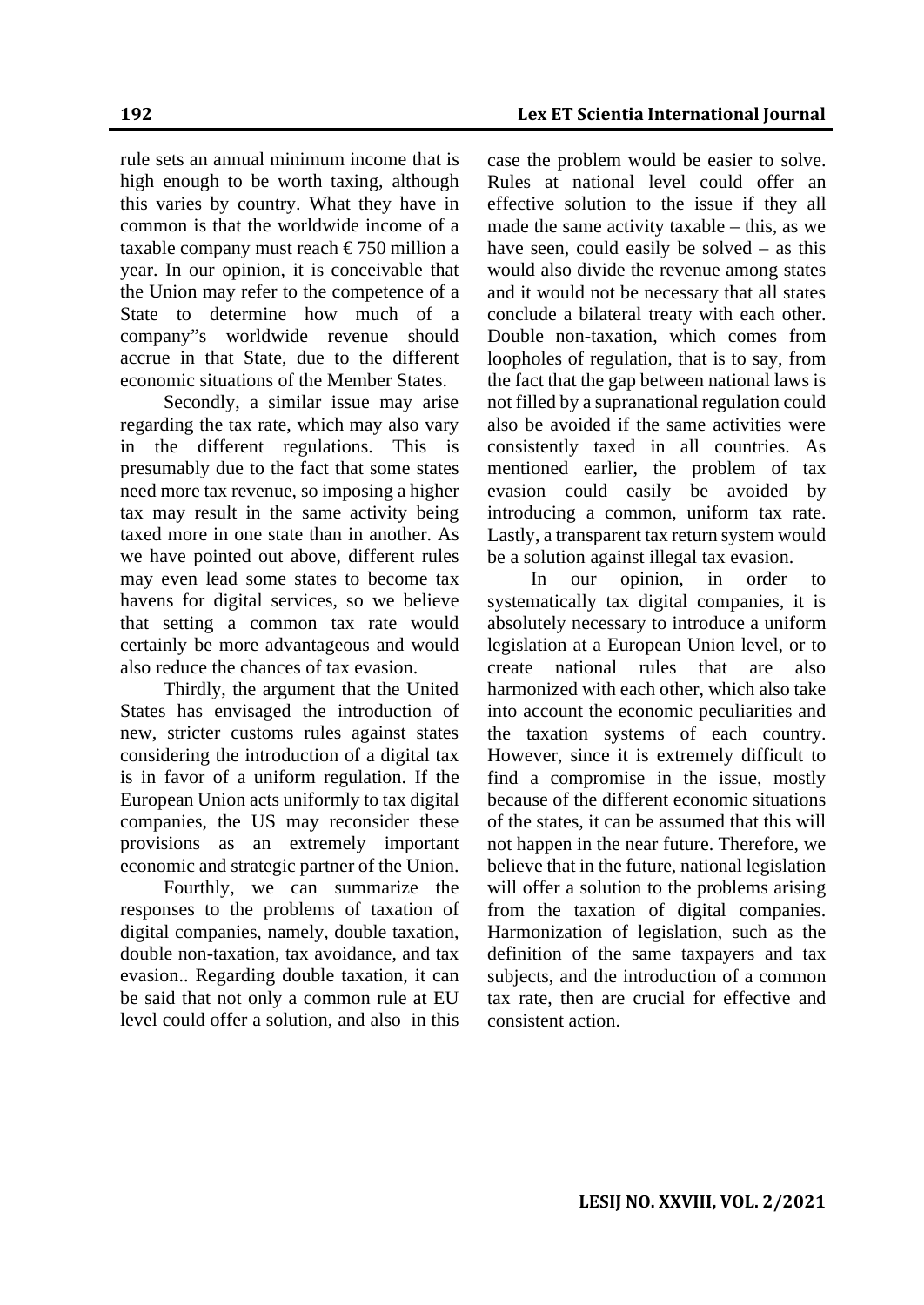### **References**

- Becker, Johannes Englisch, Joachim: Taxing Where Value is Created: What"s "User Involvement" Got to Do With It?, *Intertax*, Vol.47/2. 2019;
- Chohan, Usman W.: Some Precepts of the Digital Economy, Critical Blockchain Research Initiative (CBRI) Working Papers, 2020;
- Faulhaber, Lilian V.: Sovereignty, Integration and Tax Avoidance in the European Union: Sovereignty, Integration and Tax Avoidance in the European Union: Striking the Proper Balance, *Columbia Journal of Transnational Law*, 2009-2010;
- Gál Tibor: Interfésztechnikák, Szak Kiadó, 2010;
- Galántainé Máté Zsuzsanna: Problémák és újabb törekvések az Európai Unió társasági adózásában, PhD dissertation, Győr, 2008;
- Greggi, Marco: La tassazione dell"economia digitale nel contesto europeo: la proposta di direttiva sulla Digital Services Tax, in: Persiani, Alessio: La tassazione dell"economia digitale tra sviluppi recenti e prospettive future, Neu-Nuova Editrice Universitaria, Rome, 2019;
- Harris, Peter: Corporate Tax Law: Structure, Policy and Practice, Cambridge University Press, 2013;
- Herich György: Adótan, Penta Unió, Budapest, 2019;
- Hrabčák, Ladislav Popovič, Adrián: On certain issues of digital services taxes, *Financial Law Review*, No. 17 (1)/2020;
- Károlyi Balázs Szudoczky Rita: Progressive Turnover Taxes under the Prism of the State Aid Rules: Effective Tools to Tax High Financial Capacity or Inconsistent Tax Design Granting Selective Advantages?, *European State Aid Law Quarterly*, 2020/3;
- Károlyi Balázs Szudoczky Rita: The Troubled Story of the Hungarian Advertisement Tax: How (Not) to Design a Progressive Turnover Tax, *Intertax*, Vol. 48/1. 2020;
- Kofler, Georg Sinnig, Julia: Equalization Taxes and the EU"s "Digital Services Tax", *Intertax*, Vol.47., No.2., 2019;
- Marján Attila: Az Európai Unió gazdasága, HVG Kiadó Rt., Budapest, 2005;
- Marques, Nicolas: La taxation française des services numériques un constat erroné, des effets pervers, Institut Économique Molinari, Paris-Brussels, 2019;
- Mesenbourg, T.L.: Measuring the Digital Economy, U.S. Bureau of the Census, Suitland, Maryland (USA), 2001;
- Nagy Zoltán: A digitalizáció hatása a pénzügyi piac szabályozására, *Miskolci Jogi Szemle*, Vol. 15., No. 1., 2020;
- Peng, Wei: Multinational Tax Base Erosion Problem of the Digital Economy, *Modern Economy*, March 2016;
- Sadowsky, Marlyne: French perspectives on the Digital Services Tax (DST), *Tijdschrift voor Fiscaal Recht*, May 2020;
- Schön, Wolfgang: Ten Questions about Why and How to Tax the Digitalized Economy, *Bulletin for International Taxation*, April-May 2018;
- Simon István (ed.): Pénzügyi jog II., Osiris kiadó, Budapest, 2012;
- Stevanato, Dario: Are Turnover-Based Taxes a Suitable Way to Target Business Profits?, *European Taxation*, November 2019;
- Wágner Tamás Zoltán: A digitális adók kérdése, különös tekintettel a cseh szabályozásra, *Külügyi Műhely*, 2020/1.

# **Legal sources**

- 2014/65/EU directive on markets in financial instruments;
- Étude d"impact de la loi No.2019-759, March 2019;

#### **LESIJ NO. XXVIII, VOL. 2/2021**